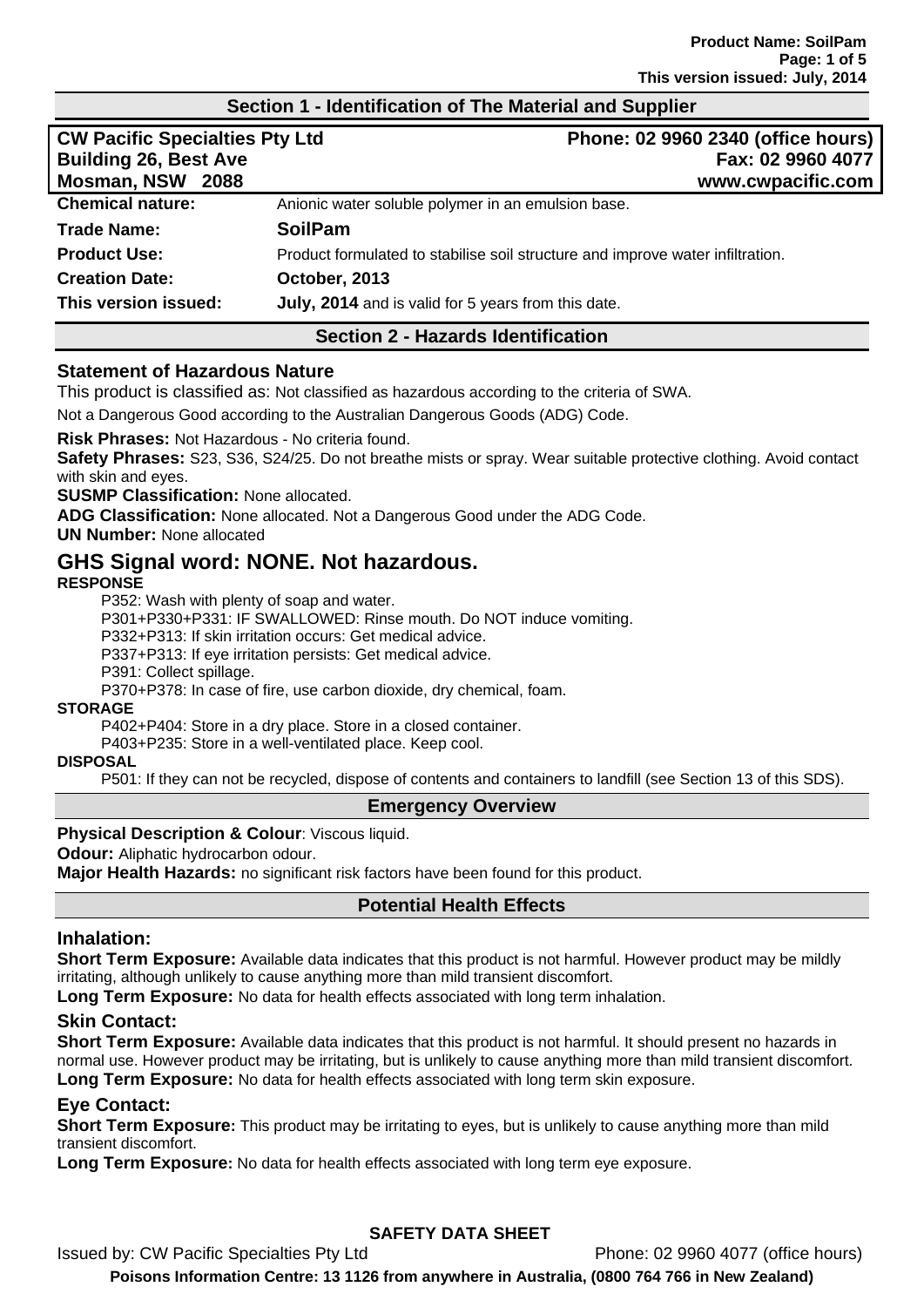### **Ingestion:**

**Short Term Exposure:** Significant oral exposure is considered to be unlikely. However, this product may be irritating to mucous membranes but is unlikely to cause anything more than transient discomfort. **Long Term Exposure:** No data for health effects associated with long term ingestion.

### **Carcinogen Status:**

**SWA:** No significant ingredient is classified as carcinogenic by SWA.

**NTP:** No significant ingredient is classified as carcinogenic by NTP.

**IARC:** No significant ingredient is classified as carcinogenic by IARC.

| <b>Section 3 - Composition/Information on Ingredients</b> |               |        |         |                                                    |  |
|-----------------------------------------------------------|---------------|--------|---------|----------------------------------------------------|--|
| Ingredients                                               | <b>CAS No</b> | Conc,% |         | TWA (mg/m <sup>3</sup> ) STEL (mg/m <sup>3</sup> ) |  |
| Distillates, petroleum, hydrotreated light                | 64742-47-8    | 20-30  | not set | not set                                            |  |
| Fatty alcohol ethoxylate                                  | secret        | <5     | not set | not set                                            |  |
| Other non hazardous ingredients                           | secret        | to 100 | not set | not set                                            |  |
|                                                           |               |        |         |                                                    |  |

This is a commercial product whose exact ratio of components may vary slightly. Minor quantities of other non hazardous ingredients are also possible.

The SWA TWA exposure value is the average airborne concentration of a particular substance when calculated over a normal 8 hour working day for a 5 day working week. The STEL (Short Term Exposure Limit) is an exposure value that may be equalled (but should not be exceeded) for no longer than 15 minutes and should not be repeated more than 4 times per day. There should be at least 60 minutes between successive exposures at the STEL. The term "peak "is used when the TWA limit, because of the rapid action of the substance, should never be exceeded, even briefly.

### **Section 4 - First Aid Measures**

### **General Information:**

You should call The Poisons Information Centre if you feel that you may have been poisoned, burned or irritated by this product. The number is 13 1126 from anywhere in Australia (0800 764 766 in New Zealand) and is available at all times. Have this SDS with you when you call.

**Inhalation:** First aid is not generally required. If in doubt, contact a Poisons Information Centre or a doctor.

**Skin Contact:** Wash gently and thoroughly with water (use non-abrasive soap if necessary) for 5 minutes or until chemical is removed.

**Eye Contact:** No effects expected. If irritation does occur, flush contaminated eye(s) with lukewarm, gently flowing water for 5 minutes or until the product is removed. Obtain medical advice if irritation becomes painful or lasts more than a few minutes. Take special care if exposed person is wearing contact lenses.

**Ingestion:** If product is swallowed or gets in mouth, do NOT induce vomiting; wash mouth with water and give some water to drink. If symptoms develop, or if in doubt contact a Poisons Information Centre or a doctor.

## **Section 5 - Fire Fighting Measures**

**Fire and Explosion Hazards**: The major hazard in fires is usually inhalation of heated and toxic or oxygen deficient (or both), fire gases. There is little risk of an explosion from this product if commercial quantities are involved in a fire. Vapours from this product are heavier than air and may accumulate in sumps, pits and other low-lying spaces, forming potentially explosive mixtures. They may also flash back considerable distances.

Only small quantities of decomposition products are expected from this product at temperatures normally achieved in a fire. This will only occur after heating to dryness.

Fire decomposition products from this product may be toxic if inhaled. Take appropriate protective measures.

**Extinguishing Media:** In case of fire, use carbon dioxide, dry chemical, foam.

**Fire Fighting:** If a significant quantity of this product is involved in a fire, call the fire brigade.

| <b>Flash point:</b>              | Does not flash. |
|----------------------------------|-----------------|
| <b>Upper Flammability Limit:</b> | No data.        |
| <b>Lower Flammability Limit:</b> | No data.        |
| <b>Autoignition temperature:</b> | No data.        |
| <b>Flammability Class:</b>       | No data.        |
|                                  |                 |

### **Section 6 - Accidental Release Measures**

**Accidental release:** Minor spills do not normally need any special cleanup measures. In the event of a major spill, prevent spillage from entering drains or water courses. As a minimum, wear overalls, goggles and gloves. Suitable materials for protective clothing include rubber, PVC. Eye/face protective equipment should comprise as a minimum, protective goggles. If there is a significant chance that vapours or mists are likely to build up in the cleanup area, we

# **SAFETY DATA SHEET**

Issued by: CW Pacific Specialties Pty Ltd Phone: 02 9960 4077 (office hours) **Poisons Information Centre: 13 1126 from anywhere in Australia, (0800 764 766 in New Zealand)**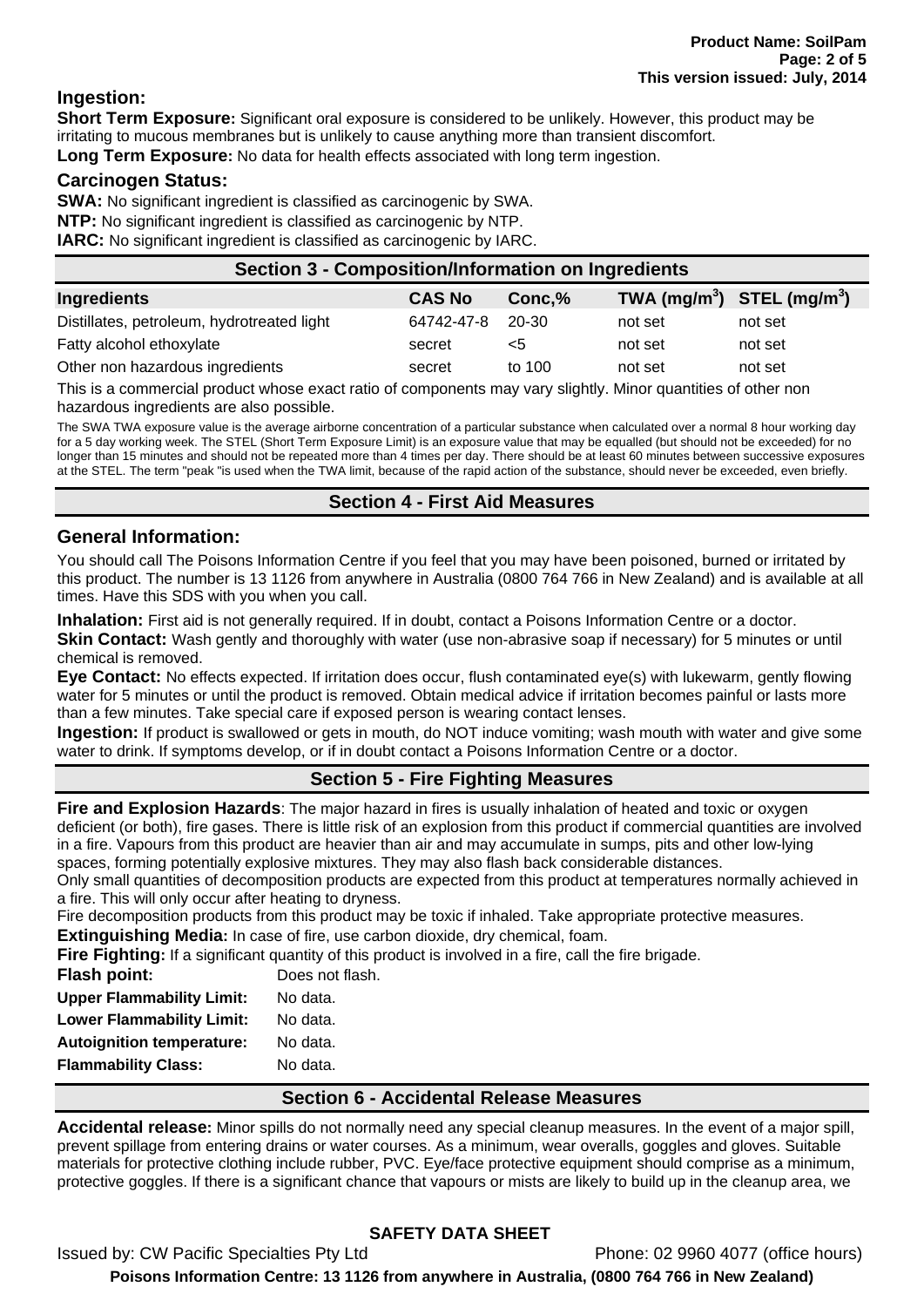**Product Name: SoilPam Page: 3 of 5 This version issued: July, 2014**

recommend that you use a respirator. Usually, no respirator is necessary when using this product. However, if you have any doubts consult the Australian Standard mentioned below (section 8).

Stop leak if safe to do so, and contain spill. Absorb onto sand, vermiculite or other suitable absorbent material. If spill is too large or if absorbent material is not available, try to create a dike to stop material spreading or going into drains or waterways. Sweep up and shovel or collect recoverable product into labelled containers for recycling or salvage, and dispose of promptly. Can be slippery on floors, especially when wet. Recycle containers wherever possible after careful cleaning. After spills, wash area preventing runoff from entering drains. If a significant quantity of material enters drains, advise emergency services. This material may be suitable for approved landfill. Ensure legality of disposal by consulting regulations prior to disposal. Thoroughly launder protective clothing before storage or re-use. Advise laundry of nature of contamination when sending contaminated clothing to laundry.

### **Section 7 - Handling and Storage**

**Handling:** Keep exposure to this product to a minimum, and minimise the quantities kept in work areas. Check Section 8 of this SDS for details of personal protective measures, and make sure that those measures are followed. The measures detailed below under "Storage" should be followed during handling in order to minimise risks to persons using the product in the workplace. Also, avoid contact or contamination of product with incompatible materials listed in Section 10.

**Storage:** Store packages of this product in a cool place. Make sure that containers of this product are kept tightly closed. Make sure that the product does not come into contact with substances listed under "Incompatibilities" in Section 10. Some liquid preparations settle or separate on standing and may require stirring before use. Check packaging - there may be further storage instructions on the label.

## **Section 8 - Exposure Controls and Personal Protection**

The following Australian Standards will provide general advice regarding safety clothing and equipment:

Respiratory equipment: **AS/NZS 1715**, Protective Gloves: **AS 2161**, Occupational Protective Clothing: AS/NZS 4501 set 2008, Industrial Eye Protection: **AS1336** and **AS/NZS 1337**, Occupational Protective Footwear: **AS/NZS2210**.

**SWA Exposure Limits TWA (mg/m<sup>3</sup>**

**) STEL (mg/m<sup>3</sup> )**

Exposure limits have not been established by SWA for any of the significant ingredients in this product.

No special equipment is usually needed when occasionally handling small quantities. The following instructions are for bulk handling or where regular exposure in an occupational setting occurs without proper containment systems.

**Ventilation:** This product should only be used in a well ventilated area. If natural ventilation is inadequate, use of a fan is suggested.

**Eye Protection:** Eye protection such as protective glasses or goggles is recommended when this product is being used.

**Skin Protection:** You should avoid contact even with mild skin irritants. Therefore you should wear suitable impervious elbow-length gloves and facial protection when handling this product. See below for suitable material types.

**Protective Material Types:** We suggest that protective clothing be made from the following materials: rubber, PVC.

**Respirator:** Usually, no respirator is necessary when using this product. However, if you have any doubts consult the Australian Standard mentioned above.

Safety deluge showers should, if practical, be provided near to where this product is being handled commercially.

| <b>Physical Description &amp; colour:</b> | Viscous liquid.                                  |
|-------------------------------------------|--------------------------------------------------|
| Odour:                                    | Aliphatic hydrocarbon odour.                     |
| <b>Boiling Point:</b>                     | Not available.                                   |
| <b>Freezing/Melting Point:</b>            | No specific data. Liquid at normal temperatures. |
| <b>Volatiles:</b>                         | No data. Average non-volatile solids 38.5%       |
| <b>Vapour Pressure:</b>                   | No data.                                         |
| <b>Vapour Density:</b>                    | No data.                                         |
| <b>Specific Gravity:</b>                  | 1.05 approx                                      |
| <b>Water Solubility:</b>                  | Emulsifiable.                                    |
| pH:                                       | $6.0 - 8.0$ (5g/L)                               |
| <b>Volatility:</b>                        | No data.                                         |
| <b>Odour Threshold:</b>                   | No data.                                         |
| <b>Evaporation Rate:</b>                  | No data.                                         |
| <b>Coeff Oil/water Distribution:</b>      | No data                                          |
| <b>Viscosity:</b>                         | 1200cps (temperature not stated)                 |

### **Section 9 - Physical and Chemical Properties:**

### **SAFETY DATA SHEET**

Issued by: CW Pacific Specialties Pty Ltd Phone: 02 9960 4077 (office hours)

**Poisons Information Centre: 13 1126 from anywhere in Australia, (0800 764 766 in New Zealand)**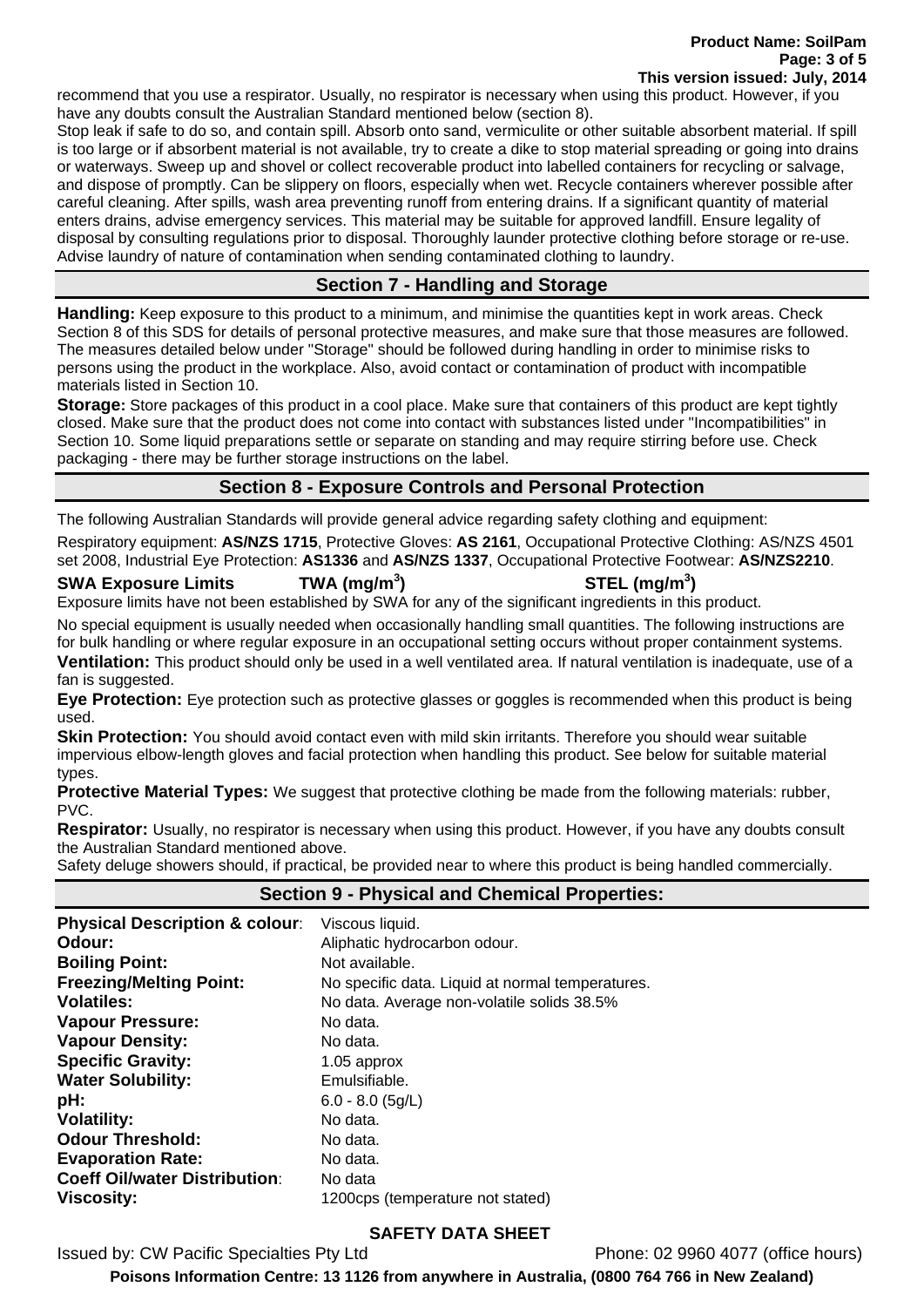**Autoignition temp:** No data.

### **Section 10 - Stability and Reactivity**

**Reactivity:** This product is unlikely to react or decompose under normal storage conditions. However, if you have any doubts, contact the supplier for advice on shelf life properties.

**Conditions to Avoid:** This product should be kept in a cool place, preferably below 30°C. Keep containers tightly closed.

**Incompatibilities:** oxidising agents.

**Fire Decomposition:** Only small quantities of decomposition products are expected from this product at temperatures normally achieved in a fire. This will only occur after heating to dryness. Combustion forms carbon dioxide, and if incomplete, carbon monoxide and possibly smoke. Water is also formed. May form nitrogen and its compounds, and under some circumstances, oxides of nitrogen. Occasionally hydrogen cyanide gas in reducing atmospheres. Carbon monoxide poisoning produces headache, weakness, nausea, dizziness, confusion, dimness of vision, disturbance of judgment, and unconsciousness followed by coma and death.

**Polymerisation:** This product will not undergo polymerisation reactions.

# **Section 11 - Toxicological Information**

| <b>Local Effects:</b><br><b>Target Organs:</b> | There is no data to hand indicating any particular target organs.                                    |  |
|------------------------------------------------|------------------------------------------------------------------------------------------------------|--|
| <b>Classification of Hazardous Ingredients</b> |                                                                                                      |  |
| Ingredient                                     | <b>Risk Phrases</b>                                                                                  |  |
| Distillates, petroleum, hydrotreated light     | No ingredient mentioned in the HSIS Database is present in this product at hazardous concentrations. |  |
| $LD_{50}$ (Oral), Rat >15000mg/kg              | $LD_{50}$ (Dermal), Rabbit > 3000 mg/kg                                                              |  |
| <b>Fatty alcohol ethoxylate</b>                |                                                                                                      |  |
| $LD_{50}$ (Oral), Rat 500 – 2000mg/kg          | $LD_{50}$ (Dermal), Rat >2000mg/kg                                                                   |  |
|                                                | <b>Section 12 - Ecological Information</b>                                                           |  |

This product is harmful to aquatic organisms. This product is not readily biodegradable. However, likely to degrade slowly in the soil or water and not cause long term problems.

**Fish:** LC<sub>50</sub> 96hrs *danio rerio*: >100mg/L (OECD 203) **Algae:** EC<sub>50</sub> 72hrs *Scenedesmus subspicatus* >100mg/L (OECD 201) **Daphnia:** EC<sub>50</sub> 48hrs >100mg/L (OECD 202)

# **Section 13 - Disposal Considerations**

**Disposal:** This product may be recycled if unused, or if it has not been contaminated so as to make it unsuitable for its intended use. If it has been contaminated, it may be possible to separate the contamination in some way. Only if neither of these options is suitable, consider landfill.

# **Section 14 - Transport Information**

**ADG Code:** This product is not classified as a Dangerous Good. No special transport conditions are necessary unless required by other regulations.

# **Section 15 - Regulatory Information**

**AICS:** All of the significant ingredients in this formulation are compliant with NICNAS regulations. The following ingredient: Distillates, petroleum, hydrotreated light, is mentioned in the SUSMP.

## **Section 16 - Other Information**

**This SDS contains only safety-related information. For other data see product literature.**

| <b>Acronyms:</b>  |                                                                                                 |
|-------------------|-------------------------------------------------------------------------------------------------|
| <b>ADG Code</b>   | Australian Code for the Transport of Dangerous Goods by Road and Rail (7 <sup>th</sup> edition) |
| <b>AICS</b>       | Australian Inventory of Chemical Substances                                                     |
| <b>SWA</b>        | Safe Work Australia, formerly ASCC and NOHSC                                                    |
| <b>CAS number</b> | <b>Chemical Abstracts Service Registry Number</b>                                               |

# **SAFETY DATA SHEET**

Issued by: CW Pacific Specialties Pty Ltd Phone: 02 9960 4077 (office hours)

**Poisons Information Centre: 13 1126 from anywhere in Australia, (0800 764 766 in New Zealand)**